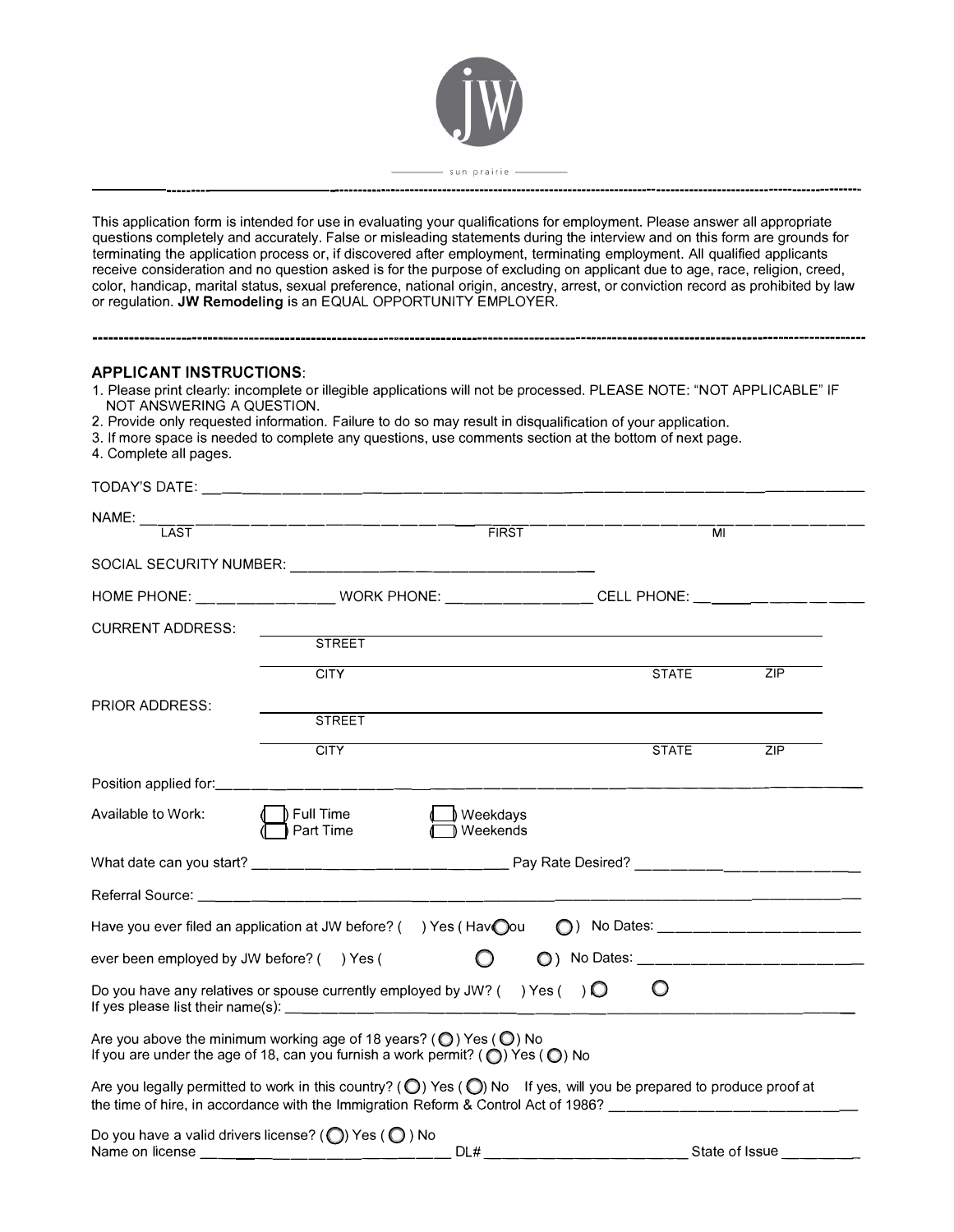| Have you had any moving violations within the last seven years? $\bigcirc$ Yes $\bigcirc$ No                                                                                    |
|---------------------------------------------------------------------------------------------------------------------------------------------------------------------------------|
| If yes, please describe:                                                                                                                                                        |
| Can you perform the tasks required to carry out the job for which you have applied? $\bigcirc$ Yes $\bigcirc$ No<br>Lifting or Carrying approximately 50 pounds? (O) Yes (O) No |

| Climbing or working from a ladder? ( $\bigcirc$ ) Yes ( $\bigcirc$ ) No |  |  |
|-------------------------------------------------------------------------|--|--|
|                                                                         |  |  |
|                                                                         |  |  |

| Have you used any names or Social Security Numbers other than given above? ( $\bigcirc$ ) Yes ( $\bigcirc$ ) No |  |
|-----------------------------------------------------------------------------------------------------------------|--|
| If so please list:                                                                                              |  |

Have you been convicted of a crime in the past seven years? ( $\bigcirc$ ) Yes ( $\bigcirc$ ) No

Is so, please describe in the boxes below. Applicant is not obligated to disclose any reference to a pre or post trail diversion program, any conviction which has been sealed, expunged or erased by the court, or, if in California, any marijuana related misdemeanor conviction entered more than two years prior to the date of this employment application. (Conviction will not necessarily be a bar to employment. In accordance with company policy and applicable state and federal laws, factors such as age at time of the offense, remoteness of the offense, time since last conviction, nature of the job sought and rehabilitation effort will be reviewed.)

| <b>INCIDENT</b><br>--------------- | CITY/STATE | CHARGE |
|------------------------------------|------------|--------|
| .                                  |            |        |
|                                    |            |        |
| <u>.</u>                           |            |        |
|                                    |            |        |

### **REFERENCES**

Include only individuals familiar with your work ability. Do not include relatives or names of supervisors from previous jobs.

| <b>NAME</b> | ADDRESS/PHONE | YEARS KNOWN/RELATIONSHIP |
|-------------|---------------|--------------------------|
|             |               |                          |
|             |               |                          |
| -           |               |                          |
| ີ           |               |                          |
|             |               |                          |

# **EDUCATION**

| Please circle highest grade completed. |  |  |  |  |  |  |  |  |  | 7 8 9 10 11 12 13 14 15 16 16+ |  |
|----------------------------------------|--|--|--|--|--|--|--|--|--|--------------------------------|--|
|----------------------------------------|--|--|--|--|--|--|--|--|--|--------------------------------|--|

If your school records are under a different name than listed on page 1, please enter that name

| <b>NAME</b> | CITY/STATE | GRADUATED                   | DEGREE TYPE |
|-------------|------------|-----------------------------|-------------|
| High School |            | Yes ONo                     |             |
| College     |            | $\bigcap$ Yes $\bigcirc$ No |             |
| Other       |            | $O$ Yes $O$ No              |             |

### **COMMENTS:**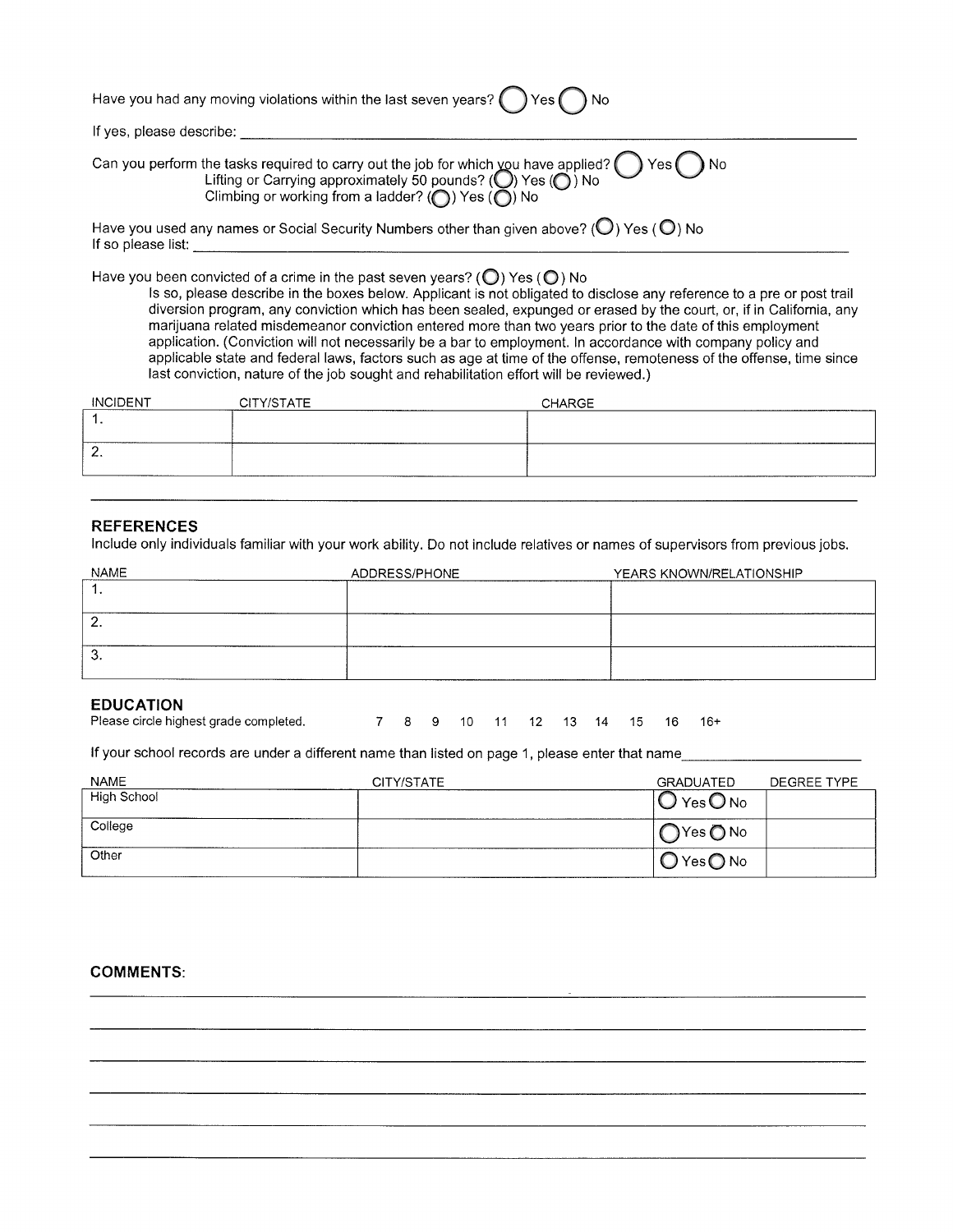### **PREVIOUS EMPLOYERS**

PLEASE NOTE: Your application will not be considered unless every question in this section is answered. Since we will make every effort to contact previous employers, *the correct telephone numbers* of *past employers are critical.* Ask for a phone book or call information if necessarv.

| <b>MOST RECENT EMPLOYER</b><br>$\left(\bigcirc\right)$ Yes $\left(\bigcirc\right)$ No Are you currently working for this employer?<br>$(\overline{\mathbb{O}})$ Yes $(\bigcap)$ No If yes, may we contact them? |                           |                        | Phone (<br>$\lambda$<br>Fax<br>$\left($<br>$\lambda$ |
|-----------------------------------------------------------------------------------------------------------------------------------------------------------------------------------------------------------------|---------------------------|------------------------|------------------------------------------------------|
| <b>COMPANY NAME</b>                                                                                                                                                                                             | <b>CITY</b>               | <b>STATE</b>           |                                                      |
| <b>FROM</b><br>TO<br>DATES EMPLOYED                                                                                                                                                                             | <b>JOB TITLE</b>          | <b>SUPERVISOR NAME</b> |                                                      |
| <b>DUTIES</b><br><b>PER</b>                                                                                                                                                                                     |                           |                        |                                                      |
| (HOUR, WEEK, MONTH)<br>SALARY                                                                                                                                                                                   | <b>REASON FOR LEAVING</b> |                        |                                                      |
| <b>SECOND MOST RECENT EMPLOYER</b>                                                                                                                                                                              |                           |                        | Phone (<br>$\lambda$                                 |
|                                                                                                                                                                                                                 |                           |                        | Fax<br>$\left($<br>$\lambda$                         |
| <b>COMPANY NAME</b>                                                                                                                                                                                             | <b>CITY</b>               | <b>STATE</b>           |                                                      |
| FROM<br>TO<br>DATES EMPLOYED                                                                                                                                                                                    | <b>JOB TITLE</b>          | SUPERVISOR NAME        |                                                      |
| <b>DUTIES</b>                                                                                                                                                                                                   |                           |                        |                                                      |
| <b>PER</b><br>(HOUR, WEEK, MONTH)<br><b>SALARY</b>                                                                                                                                                              | <b>REASON FOR LEAVING</b> |                        |                                                      |
| THIRD MOST RECENT EMPLOYER                                                                                                                                                                                      |                           |                        | Phone (<br>$\lambda$                                 |
|                                                                                                                                                                                                                 |                           |                        | Fax                                                  |
| <b>COMPANY NAME</b>                                                                                                                                                                                             | <b>CITY</b>               | <b>STATE</b>           |                                                      |
|                                                                                                                                                                                                                 |                           |                        |                                                      |
| <b>FROM</b><br>TO<br>DATES EMPLOYED                                                                                                                                                                             | <b>JOB TITLE</b>          | SUPERVISOR NAME        |                                                      |
| <b>DUTIES</b>                                                                                                                                                                                                   |                           |                        |                                                      |

I certify that the answers given by me in this application and other information gleaned during the interview are true and correct without omissions of any kind. I understand that any misleading, incorrect statements or omissions of facts will render this application void, and if employed will result in termination. I agree that JW Remodeling, Inc. shall not be held liable in any respect if my employment is terminated because of false statements, answers or omissions made by me in this application.

I understand that any offer of employment or continued employment may be conditioned upon passing a substance abuse screening. Refusal to participate will result in termination or denial of employment. I also understand that the use of illegal drugs is prohibited during employment.

I understand and agree that, if hired, my employment is for no definite period and may be terminated at any time without any prior notice. JW Remodeling, Inc. is liable only for wages earned as of the date of termination. This application is current for thirty (30) days. Incomplete applications will not be processed. JW Remodeling, Inc. will not accept the telephone updates of applications.

| Signature of applicant:<br>)ate |
|---------------------------------|
|---------------------------------|